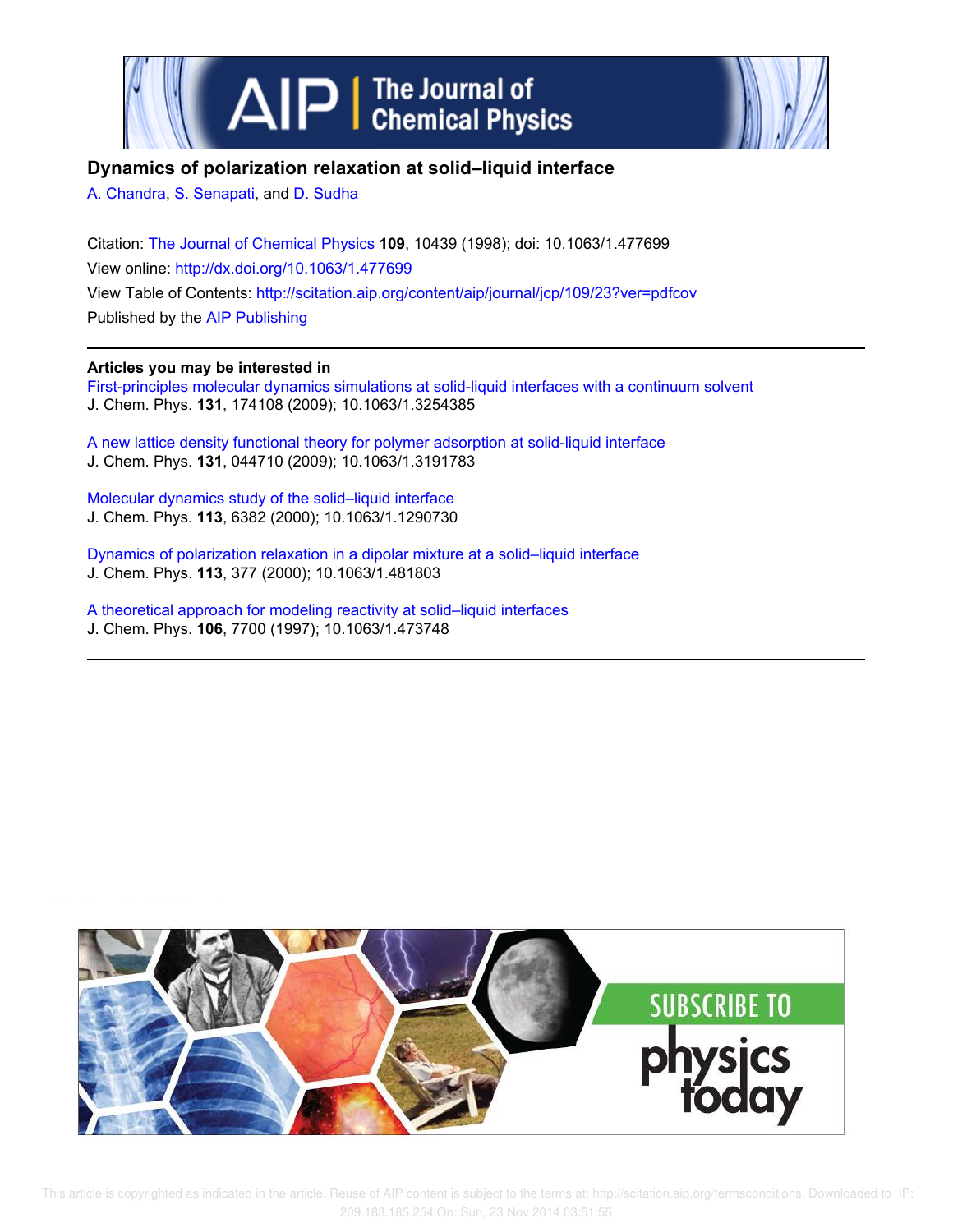# **Dynamics of polarization relaxation at solid–liquid interface**

A. Chandra, S. Senapati, and D. Sudha

*Department of Chemistry, Indian Institute of Technology, Kanpur, U.P. 208016, India*

(Received 28 July 1998; accepted 1 September 1998)

Dynamics of polarization relaxation at the solid–liquid interface is investigated theoretically by using time dependent density functional theory. The time dependence of the building up of solvent polarization next to a newly charged solid surface is calculated by solving both Markovian and non-Markovian equations of motion for density and momentum variables. The initial inhomogeneity of the medium is taken into account and it is calculated by using a weighted density functional theory. Explicit numerical results are obtained for the relaxation of solvent polarization at varying distances from the solid surface and the dynamics of interfacial relaxation is compared with that of the bulk. A slowing down of the rate of relaxation is found for interfacial molecules. However, the relaxation rate changes nonmonotonically with distance from the surface which can be attributed to the layering of solvent molecules in the interfacial region. © *1998 American Institute of Physics.*  $[$ S0021-9606(98)51746-1]

#### **I. INTRODUCTION**

The behavior of fluid molecules in an inhomogeneous medium is a subject of considerable interest in a wide variety of contexts such as electrochemistry, colloid chemistry and transport in biological pores and membranes. A particularly important problem is the dynamics of dipolar molecules at the solid–liquid interface because of its role in understanding the dynamics of chemical reactions occurring at such an interface. For example, the molecular relaxation of solvent near a charged electrode or a membrane can influence the rates of electron transfer and other chemical processes occurring in the interfacial region. During the past few years, there have been many experimental, $\frac{1}{1-4}$  theoretical<sup>5–11</sup> and simulation<sup>12–22</sup> studies on the equilibrium aspects of interfacial dipolar liquids near both uncharged and charged surfaces. Simulation studies have also been carried out to study the dynamics of dipolar solvents near various kinds of solid surfaces.<sup>12–24</sup> These studies have revealed a slowing down of molecular relaxation at the solid–liquid interface compared to the dynamics of the bulk phase. However, similar studies of dynamical aspects of an interface have not been carried out by using analytical theories.

The interface between a dipolar hard sphere liquid and a neutral hard wall is probably the simplest example of an inhomogeneous dipolar solvent. Theoretical and computer simulation studies of this system have shown layering of fluid molecules in the interfacial region.<sup>8,14</sup> Since each solvent molecule has a permanent dipole moment, in the presence of an external field they may preferentially align in a particular direction giving rise to an inhomogeneous polarization in the system. Such an external field can be provided by suddenly charging the walls at a certain time instant and a study of the subsequent development of solvent polarization in the interfacial region seems to be a good starting point for the theoretical investigation of dynamics of interfacial solvent molecules.

In this work, we derive equations for the time depen-

dence of inhomogeneous solvent density and polarization next to a charged surface by employing equations of time dependent density functional theory  $(TDFT).^{25,26}$  The density functional theory has been recognized as a versatile tool for the studies of inhomogeneous systems and its dynamical extension is employed here for the first time to explore interfacial relaxation. The theory properly includes the initial inhomogeneity of the system, the correlation between solvent molecules and also the effects of inertial motion and time dependent rotational friction of solvent molecules (the non-Markovian effects). The initial inhomogeneity is calculated by using the weighted density functional approach of Tarazona<sup>27</sup> which has been shown to be very accurate in describing the structure of dense liquids near neutral hard walls. We have obtained numerical results for solvent polarization at various times and at various distances from the charged surface. The rate of polarization relaxation is found to be much slower in the interfacial regions of high solvent density. The relaxation rate, however, changes nonmonotonically with distance from the surface which can be attributed to the presence of molecular layering in the interfacial region. The effects of memory and inertial motion of solvent molecules on the interfacial relaxation are also calculated and the results are compared with those obtained by ignoring these effects. The relaxation at the surface is always found to be much slower than that in the bulk, although the rate as such increases when inertial and non-Markovian effects are included.

The outline of the rest of the Paper is as follows. In Sec. II, we describe the theory and in Sec. III, we present the numerical results. Our conclusions are summarized in Sec. IV.

#### **II. THEORY**

We consider a dipolar solvent confined between two solid surfaces. The solvent molecules are characterized by the so-called dipolar hard sphere potential where the dipolar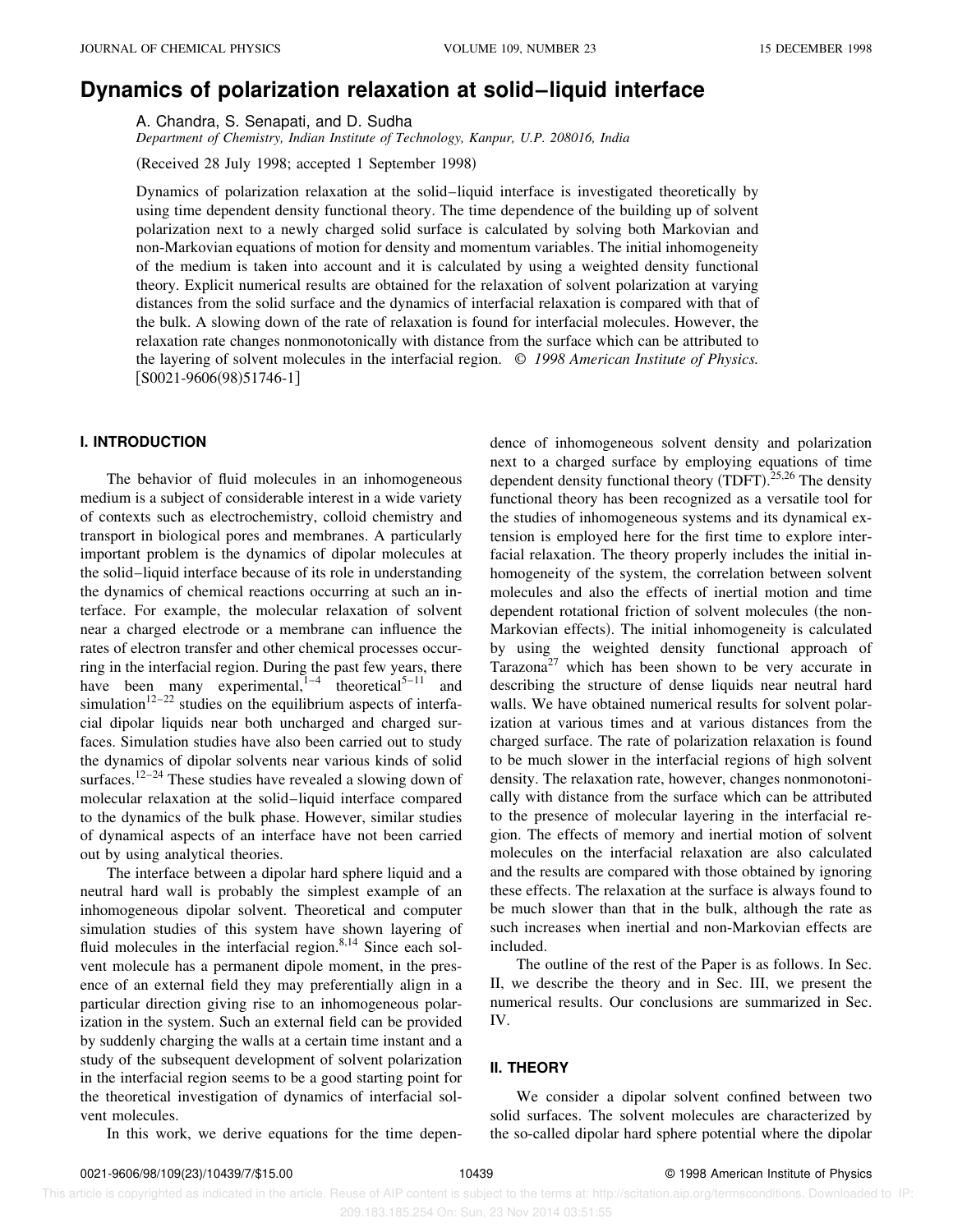

FIG. 1. The variation of solvent density with the distance from the uncharged surfaces.

molecules interact through a short range hard sphere interaction and a long range dipole–dipole interaction potential. The diameter and the dipole moment of a solvent molecule are denoted by  $\sigma$  and  $\mu$ , respectively. The solvent molecules also interact with the two solid surfaces which are considered to be infinite hard walls located at positions  $z=0$  and  $z=L$ along the *z*-axis and *x* and *y* axes are parallel to the surfaces. The separation between the surfaces is taken to be large enough so that the interfacial structure at one surface is not affected by that at the other surface and there exists a homogeneous region of bulk molecules in the system. The surfaces were uncharged to begin with and suddenly they are uniformly charged to generate an electric field *E* along the *z* direction at time  $t=0$ . Because of the interaction of dipolar molecules with the charge density of the surfaces, reorientation of solvent molecules in response to the external field occurs at time  $t > 0$  and as a result the solvent will get gradually polarized along the direction of the field. Our objective is to calculate the time dependence of this building up of solvent polarization at different distances from the surfaces.

Before the surfaces were charged, there was no polarization in the system but the solvent density distribution was highly inhomogeneous because of the presence of the uncharged solid surfaces. We have calculated this initial structure of the solvent by using a weighted density functional approach<sup>27</sup> and the results are shown in Fig. 1. Clearly, the solvent density is highly inhomogeneous near the surfaces and it is fairly homogeneous in the middle portion of the system. Thus, the present system contains both interfacial and bulk regions.

Since the inhomogeneity of the system is along the *z* direction only, the density distribution of the solvent becomes a function of *z* and  $\Omega$  (orientation) and time *t* (in the nonequilibrium case) and we denote it by  $\rho(z,\Omega,t)$ . Clearly,  $\rho(z,\Omega,t=0) = \rho(z)/4\pi$ . We note that the time dependent polarization  $P(z,t)$  is related to density by the following equation:

$$
P(z,t) = \int d\Omega(\mu \cdot \hat{z}) \rho(z,\Omega,t), \qquad (1)
$$

where  $\hat{z}$  is a unit vector along the *z* direction. Thus, once we This article is copyrighted as indicated in the article. Reuse of AIP content is know the nonequilibrium density distribution, the time dependence of polarization can be found from Eq.  $(1)$ .

In the present situation, the external field is constant which exerts a torque but no force on dipolar molecules and, therefore, the primary mechanism of density relaxation involves orientational motion of solvent molecules. The relaxation of the density can be described by the rotational continuity equation which is an exact equation involving the time dependent angular flux. The relaxation equation for the angular flux can be derived from time dependent density functional theory. We start with the following basic equations for the relaxation of density and angular flux in an inhomogeneous liquid:

$$
\frac{\partial \rho(z,\Omega,t)}{\partial t} = -\nabla_{\Omega} \cdot J_R(z,\Omega,t),
$$
\n
$$
\frac{\partial J_R(z,\Omega,t)}{\partial t} = -\frac{k_B T}{I} \nabla_{\Omega} \left\{ \rho(z,\Omega,t) - \frac{\rho(z)}{4\pi} \times \int dz' d\Omega' c(z,z',\Omega,\Omega')
$$
\n
$$
\times \left( \rho(z',\Omega,t) - \frac{\rho(z')}{4\pi} \right) \right\}
$$
\n
$$
- \int_0^t dt' \zeta_R(t-t')
$$

 $\times J_R(z,\Omega,t') + \rho(z,\Omega,t)\nabla_\Omega(\mu \cdot E),$  (3)

where  $J_R(z, \Omega, t)$  is the rotational flux, *T* is the temperature, *I* is moment of inertia and  $\zeta_R(t)$  is the time dependent rotational friction and

$$
c(z, z', \Omega, \Omega') = \int dx dy dx' dy' c(\mathbf{r}, \mathbf{r}', \Omega, \Omega'), \quad (4)
$$

where  $c(\mathbf{r}, \mathbf{r}', \Omega, \Omega')$  is the two particle direct correlation function between the solvent molecules in the initial state. The last term of Eq.  $(3)$  includes the effects of interaction of solvent molecules with the external field produced by charge density of the surfaces. We note that Eq.  $(3)$  is a linear generalized Langevin equation for the relaxation of angular flux in the presence of an external field. In the so-called diffusion limit, the friction  $\zeta_R(t)$  is approximated by a delta function  $\zeta_R(t) = \zeta_R \delta(t)$  and the angular momentum relaxation is considered to be much faster than density relaxation<sup>25</sup> and in such a limiting situation the relaxation equation for the density can be described by the following diffusion equation:

$$
\frac{\partial \rho(z,\Omega,t)}{\partial t} = D_R \nabla_{\Omega}^2 \rho(z,\Omega,t) - D_R \nabla_{\Omega}^2 \frac{\rho(z)}{4\pi}
$$

$$
\times \int dz' d\Omega' c(z,z',\Omega,\Omega')
$$

$$
\times \left\{ \rho(z',\Omega',t) - \frac{\rho(z')}{4\pi} \right\}
$$

$$
-\beta D_R \nabla_{\Omega} \rho(z,\Omega,t) \nabla_{\Omega} \mu E \cos \theta, \qquad (5)
$$

where  $D_R$  is the rotational diffusion coefficient equal to  $k_B T/I \zeta_R$  and  $\beta = 1/k_B T$ . We note that although for an inhomogeneous system, the rotational diffusion coefficient should depend on position, in the present work it is taken to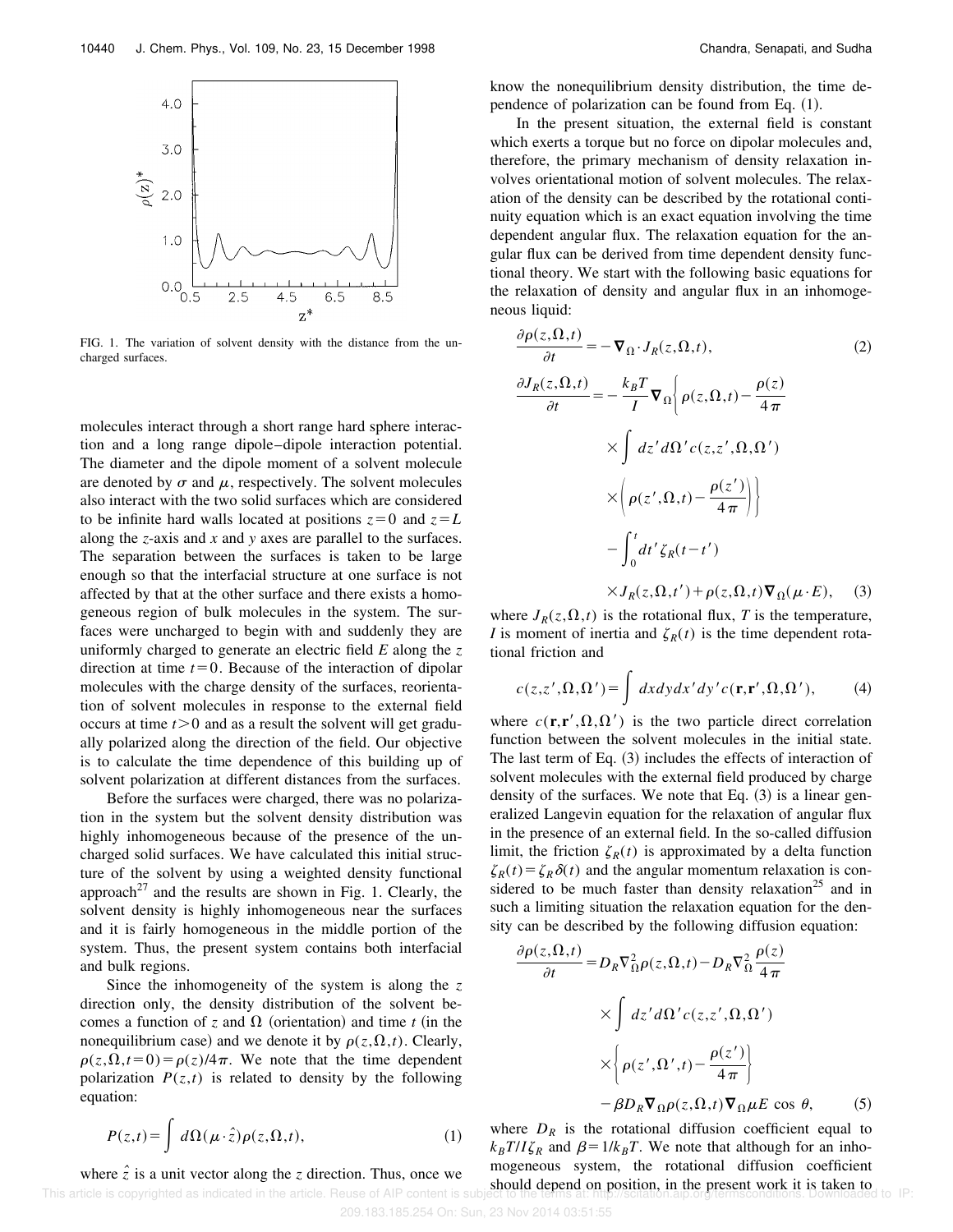be a constant for simplicity. Also, recent MD simulations of simple dipolar liquids near neutral solid surfaces have shown that the rotational diffusion coefficient of interfacial molecules is not very different from that of bulk molecules. $22,23$ 

The quantity  $c(z, z', \Omega, \Omega')$  in Eq. (5) can be calculated once we know the two particle direct correlation function  $c(\mathbf{r}, \mathbf{r}', \Omega, \Omega')$ . In the present work, the direct correlation function for the initial state of the solvent is taken to be the same as the one of uniform liquid at the same average density. An analytical solution of the direct correlation function for a uniform liquid of dipolar hard spheres is available within the mean spherical approximation  $(MSA)^{28}$  and is given by

$$
c(\mathbf{r}, \mathbf{r}', \Omega, \Omega') = c^{000}(|\mathbf{r} - \mathbf{r}'|) + c^{110}(|\mathbf{r} - \mathbf{r}'|) \phi^{110}(\Omega, \Omega')
$$
  
+ 
$$
c^{112}(|\mathbf{r} - \mathbf{r}'|) \phi^{112}(\Omega, \Omega', \hat{r}),
$$
 (6)

where the angular functions  $\phi^{110}(\Omega,\Omega')$  and  $\phi^{112}(\Omega,\Omega',\hat{r})$ are defined as:  $\phi^{110}(\Omega,\Omega') = (\hat{\mu} \cdot \hat{\mu}')$  and  $\phi^{112}(\Omega,\Omega',\hat{r})$  $=3(\hat{\mu}\cdot\hat{r})(\hat{\mu}'\cdot\hat{r})-(\hat{\mu}\cdot\hat{\mu}')$  where  $\hat{\mu}$  and  $\hat{\mu}'$  are the unit vectors along dipole moments of particles located at **r** and **r**<sup> $6$ </sup> and  $\hat{r} = (\mathbf{r} - \mathbf{r}')/|\mathbf{r} - \mathbf{r}'|$ . In Eq. (6),  $c^{000}(|\mathbf{r} - \mathbf{r}'|)$  represents the isotropic or hard sphere part and the second and third terms represent the anisotropic or dipolar part of the direct correlation function. In MSA,  $c^{000}(|\mathbf{r}-\mathbf{r}'|)$  is given by the Percus–Yevick (PY) hard sphere (HS) correlation function<sup>29,30</sup> and is given by

$$
c^{000}(|\mathbf{r}-\mathbf{r}'|) = c_{PY}^{(2)}(|\mathbf{r}-\mathbf{r}'|) = a + b|\mathbf{r}-\mathbf{r}'| + c|\mathbf{r}-\mathbf{r}'|^3,
$$
  
(7)

for  $|\mathbf{r}-\mathbf{r}'| < \sigma$  and zero otherwise. The coefficients *a*, *b* and *c* are given by

$$
a = -\frac{(1+2\,\eta)^2}{(1-\eta)^4},\tag{8}
$$

$$
b = 6 \eta \frac{(1 + \eta/2)^2}{(1 - \eta)^4},\tag{9}
$$

$$
c = \frac{1}{2} \eta a,\tag{10}
$$

where the packing fraction  $\eta$  is equal to ( $\pi/6$ )  $\rho_0 \sigma^3$  where  $\rho_0$  is the density of the homogeneous (bulk) liquid. The anisotropic parts  $c^{110}$ (|**r**-**r**'|) and  $c^{112}$ (|**r**-**r**'|) are also given in terms of the Percus–Yevick hard sphere correlation functions by the following equations:

$$
c^{110}(r,\rho_0) = 2\kappa [c_{PY}^{(2)}(r,2\kappa \rho_0) - c_{PY}^{(2)}(r,-\kappa \rho_0)], \qquad (11)
$$

$$
c^{112}(r,\rho_0) = c^{(0)112}(r) - \frac{3}{r^3} \int_0^r dr' \ r'^2 c^{(0)112}(r'), \quad (12)
$$

where

$$
c^{(0)112}(r,\rho_0) = \kappa [2c_{PY}^{(2)}(r,2\kappa \rho_0) + c_{PY}^{(2)}(r,-\kappa \rho_0)], \quad (13)
$$

and vanishes at  $r > \sigma$  where  $r = |\mathbf{r} - \mathbf{r}'|$ . The quantity  $\kappa$  is determined by the equation

$$
\frac{(1+4\kappa\eta)^2}{(1-2\kappa\eta)^4} - \frac{(1-2\kappa\eta)^2}{(1+\kappa\eta)^4} = 3y,\tag{14}
$$

where  $3y=4\pi\beta\rho_0\mu^2/3$ .

We substitute Eq.  $(6)$  in Eq.  $(5)$  and carry out the angular integrations to obtain the following linearized diffusion equation for the relaxation of polarization:

$$
\frac{\partial P(z,t)}{\partial t} = -2D_R P(z,t) + \frac{2}{3} D_R \rho(z)
$$
  
\n
$$
\times \left[ \int dz' \left\{ c^{110}(z,z')P(z',t) + \int dx \, dy \, dr' \, c^{112}(\mathbf{r}, \mathbf{r}') \left( \frac{3|z-z'|^2}{|\mathbf{r} - \mathbf{r}'|^2} - 1 \right) \right. \right.
$$
  
\n
$$
\times P(z',t) \left\} \left] + \frac{2}{3} \beta D_R \rho(z) \mu E, \qquad (15)
$$

where analytical expressions of  $c^{110}(z, z')$  and  $\int dx \, dy \, dx' \, dy' \, c^{112}(\mathbf{r}, \mathbf{r}')(3|z-z'|^2/|\mathbf{r}-\mathbf{r}'|^2-1)$  can be derived from Eqs.  $(7)-(13)^{10,28}$  and they are given by

$$
c^{110}(z, z') = 2 \pi \kappa \left[\frac{1}{2}a_1(1 - |z - z'|^2) + \frac{1}{3}b_1(1 - |z - z'|^3) + \frac{1}{5}c_1(1 - |z - z'|^5)\right]
$$
(16)

$$
\int dx dy dx' dy' c^{112}(\mathbf{r}, \mathbf{r}') \left( \frac{3|z - z'|^2}{|\mathbf{r} - \mathbf{r}'|^2} - 1 \right)
$$
  
=  $2 \pi \kappa \left[ \frac{3}{4} b_2 |z - z'|^2 (1 - |z - z'|) + \left( \frac{1}{2} c_2 |z - z'|^2 - \frac{1}{12} b_2 \right) (1 - |z - z'|^3) - \frac{1}{10} c_2 (1 - |z - z'|^5) \right]$   
+  $2 \pi \beta \mu^2 (|z - z'|^2 - 1),$  (17)

for  $|z-z'| < \sigma$  and zero otherwise in both cases. The symbols *a*1, *b*1, *c*1, *b*2 and *c*2 are defined as

$$
a1 = 2[a(2\kappa \rho_0) - a(-\kappa \rho_0)],
$$
  
\n
$$
b1 = 2[b(2\kappa \rho_0) - b(-\kappa \rho_0)],
$$
  
\n
$$
c1 = 2[c(2\kappa \rho_0) - c(-\kappa \rho_0)],
$$
  
\n
$$
b2 = 2b(2\kappa \rho_0) + b(-\kappa \rho_0),
$$
  
\n
$$
c2 = 2c(2\kappa \rho_0) + c(-\kappa \rho_0).
$$
\n(18)

We have solved Eq.  $(15)$  numerically by using finite difference methods by discretizing the time derivative and the spatial integrals. The time step used was  $0.005D_R^{-1}$  and the spatial grid width was  $0.01\sigma$ . The initial density was calculated by using weighted density functional theory as has been mentioned earlier. The results of the time dependence of polarization at various distances from the surfaces are discussed in the next Section.

Equation  $(5)$  for the density relaxation or Eq.  $(15)$  for the polarization relaxation is valid in the diffusion limit where inertial and non-Markovian effects are not important. The results of the diffusion equation approach are expected to be valid at long times where memory effects can be ignored. At

 This article is copyrighted as indicated in the article. Reuse of AIP content is subject to the terms at: http://scitation.aip.org/termsconditions. Downloaded to IP: 209.183.185.254 On: Sun, 23 Nov 2014 03:51:55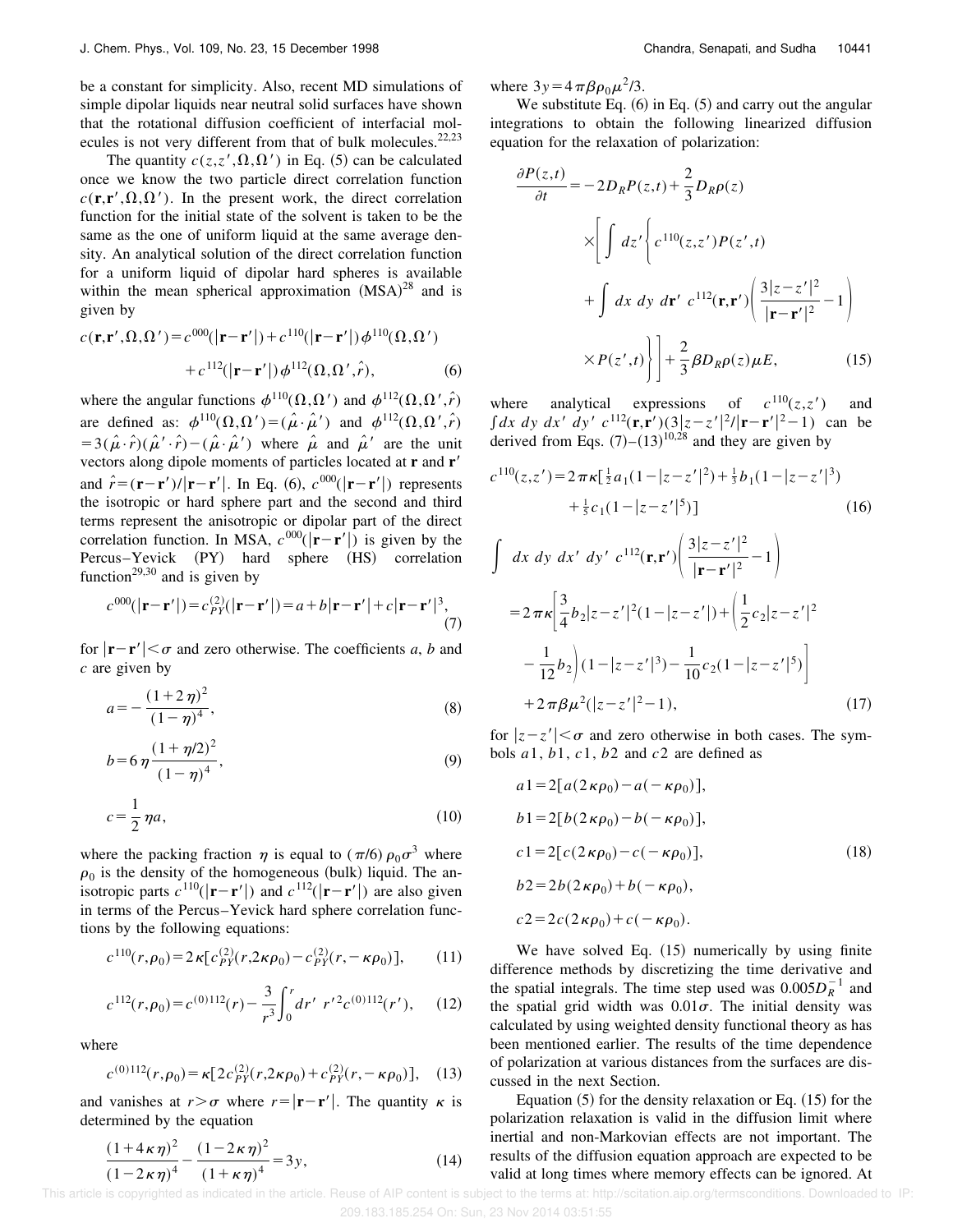short times, the time dependence of friction may play an important role and the inertial and non-Markovian effects are to be taken into account. In a non-Markovian theory including inertial effects, the dynamical equation for the polarization relaxation becomes

$$
\frac{\partial P(z,t)}{\partial t} = -2 \int_0^t dt' D_R(t-t') P(z,t')
$$
  
+ 
$$
\frac{2}{3} \int_0^t dt' D_R(t-t') \left[ \rho(z) \int dz' \left\{ c^{110}(z,z') \right\}
$$
  

$$
\times P(z',t') + \int dx dy dr' c^{112}(\mathbf{r},\mathbf{r'})
$$
  

$$
\times \left( \frac{3|z-z'|^2}{|\mathbf{r}-\mathbf{r'}|^2} - 1 \right) P(z',t') \right) + \frac{2}{3} \beta
$$
  

$$
\times \int_0^t dt' D_R(t-t') \rho(z) \mu E,
$$
 (19)

where  $D(t)$  can be treated as a time dependent diffusion coefficient. Its Laplace transform is given by  $D(s)$  where *s* is the frequency. The frequency dependent diffusion coefficient  $D(s)$  is related to the frequency dependent friction  $\zeta_R(s)$  by the following relation:

$$
D_R(s) = \frac{k_B T}{I(s + \zeta_R(s))}.
$$
\n(20)

There are several approximate forms of  $D(s)$  available in the literature. In the present work, we have used the following simple approximation for the frequency dependent diffusion coefficient:31,32

$$
D_R(s) = \frac{D_R}{1 + s D_R I / k_B T}.\tag{21}
$$

The above expression was derived from an approximate form of the time dependent friction which ensures that the short time and the long time dynamics are described correctly.<sup>31</sup> We have obtained the values of  $D_R(t)$  by carrying out the numerical Laplace Inversion of Eq.  $(21)$  and then we have solved Eq.  $(19)$  numerically by discretizing both the time and spatial integrals.

#### **III. NUMERICAL RESULTS**

The systems studied here are specified by specifying the values of the reduced parameters: reduced dipole moment  $\mu^* = \sqrt{\mu^2/k_B T \sigma^3}$ , reduced electric field  $E^* = E \sqrt{\sigma^3/k_B T}$ and the reduced bulk density  $\rho^* = \rho \sigma^3$ . The solvent in the present calculations is characterized by  $\mu^*$  = 1.29 and  $\rho^*$  $=0.74$  and the electric field used is  $E^* = 2.0$ . The separation between the two walls is  $9.5\sigma$ . While discussing the results, the polarization  $(P)$ , time  $(t)$  and the distance from the surface  $(z)$  are expressed in terms of the the corresponding reduced quantities:  $P^* = P\sqrt{\sigma^3/k_B T}$ ,  $t^* = tD_R$  and  $z^* = z/\sigma$ .

We first discuss the results of the Markovian theory as given by Eq.  $(15)$ . In Fig. 2, we have shown how the interfacial polarization changes with time, when the electric field is applied at  $t^*=0.0$ . The polarization profiles at various times are shown starting from  $t^*$  = 0.05 to  $t^*$  = 3.0, which is



FIG. 2. The variation of solvent polarization with the distance from the charged surface located at  $z=0$ . The surface is charged at  $t=0$ . The short dashed, long dashed and the solid curves are for  $t^*$  = 0.05, 0.2 and 3.0, respectively. The results of this figure and also of Figs.  $(3)$ – $(5)$  are obtained by using the Markovian theory.

the time when the polarization relaxation is virtually complete. It can be seen clearly that the final polarization near the surface is much higher than that in the bulk which is because of the enhanced solvent density near the surface. Figure  $3(a)$ shows the variation with time of the polarization at three different distances from the surface. The polarization is cal-



FIG. 3. The time dependence of  $(a)$  the polarization and  $(b)$  the normalized polarization function at different distances from the charged surface. The solid, short dashed and the long dashed curves are for  $z^* = 0.5$ , 1.55 and 4.75, respectively.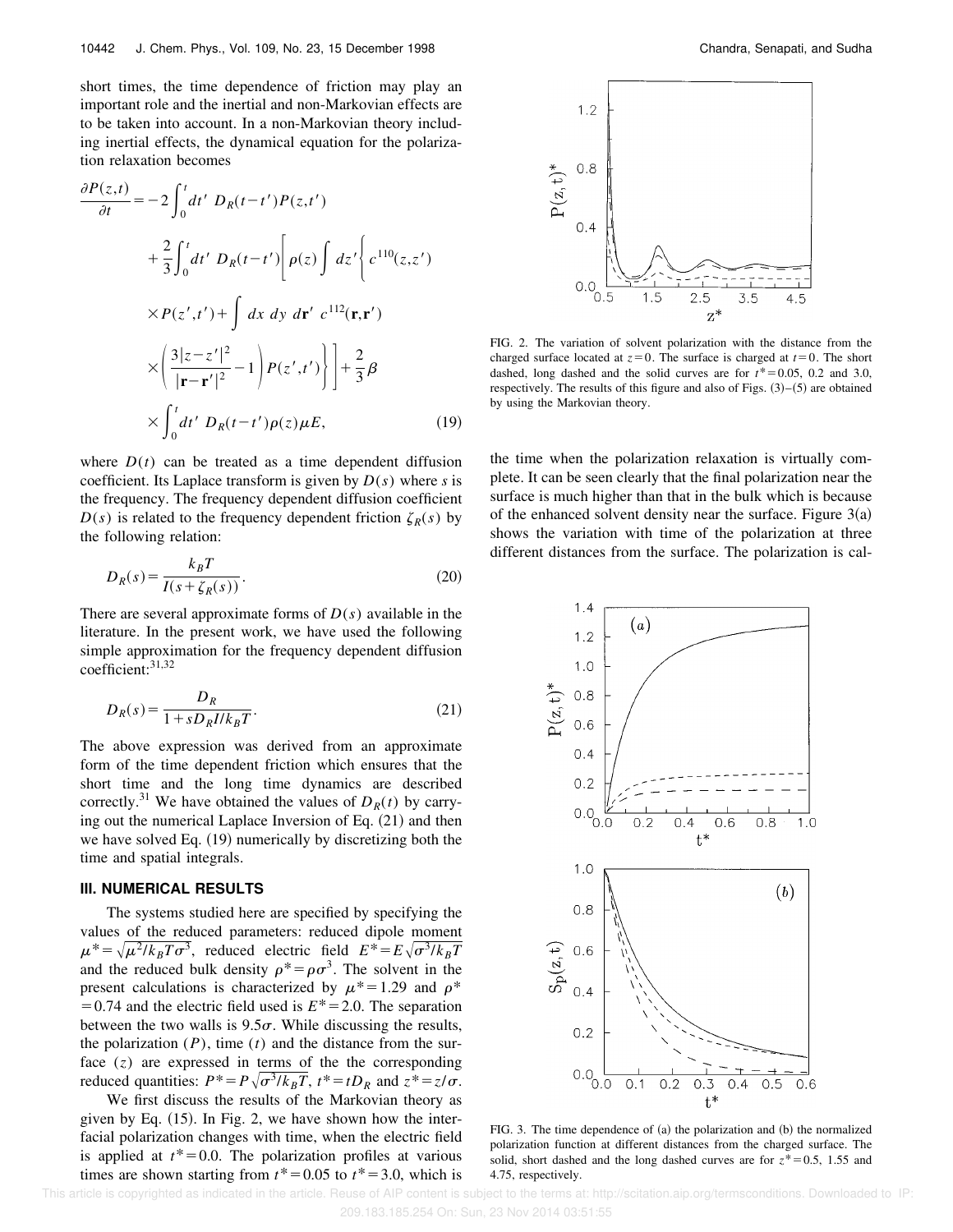

FIG. 4. The time dependence of  $(a)$  the polarization and  $(b)$  the normalized polarization function at different distances from the charged surface. The solid, short dashed and the long dashed curves are for  $z^* = 1.0$ , 2.05 and 4.75, respectively.

culated at  $z^*$  = 0.5, 1.55 and 4.75. The first one is the contact distance from the surface, the second one corresponds to the position of the second maximum of density profile from the surface and the third distance belongs to the region of homogeneous bulk density. Again, at a given time the polarization near the surface is found to be larger than that in the bulk. Since a comparison of the relative rates of relaxation is not obvious from a figure like this, we have calculated the normalized polarization function defined by

$$
S_p(z,t) = \frac{P(z,t) - P(z,t = \infty)}{P(z=0) - P(z,t = \infty)},
$$
\n(22)

where  $P(z,t=\infty)$  is the the final equilibrium polarization of the medium at distance *z* from the solid surface. The results of  $S_p(z,t)$  are shown in Fig. 3(b). It is clearly seen that the rate of polarization relaxation near the surface is much slower than the rate of relaxation in the bulk phase. The results of interfacial relaxation shown in Fig. 3 are for *z*\*  $=0.5$  and 1.55 where the solvent density is maximum and higher than the bulk. The entire interface consists of regions of higher and lower density and thus it would be interesting to study the relaxation at a distance where the density is minimum and smaller than the bulk density. Results of such a calculation are shown in Fig. 4. In this figure, we have shown the time dependence of polarization and normalized polarization function at  $z^* = 1.0$  and 2.05. The interfacial po-

larization at these distances is found to be smaller than the bulk polarization at a given time and, more importantly, the relaxation at these distances is found to occur at a faster rate than the bulk relaxation. In fact,  $S_p(z = \sigma, t)$  becomes negative at about  $t^*=0.1$  and then it approaches zero from the negative side. For bulk systems, such negative values of the normalized polarization function (and also solvation function) usually occur because of the inertial and non-Markovian effects. $33-37$  The present calculations show that even in a diffusion-level theory where inertial and non-Markovian effects are not included, the normalized polarization function can become negative at certain regions of a highly inhomogeneous system.

We also note that the interfacial polarizations of Fig. 4 are smaller in magnitude compared to the ones at  $z^* = 0.5$ and 1.55. Thus, the contribution of the fast relaxing polarization in the regions of minimum density to the total interfacial polarization may not be significant. To verify this point, we have divided the entire system into three regions: Region I or the contact interfacial region consists of molecules which are within the distance of first minimum of the solvent density from the surface. Region II or the diffuse interfacial region contains molecules within the distance of the first minimum and the third minimum of solvent density from the surface and the rest of the system belongs to the bulk region. We define the average polarization of a particular region as follows:

$$
\langle P(t) \rangle = \frac{\int_{z_1}^{z_2} dz P(z, t)}{z_2 - z_1},\tag{23}
$$

where  $z_1$  and  $z_2$  are the lower and upper limits of  $z$  for the region under consideration. The corresponding average normalized polarization function  $\langle S_p(t) \rangle$  is defined in terms of  $\langle P(t) \rangle$  by a relation similar to Eq. (22). The results of  $\langle P(t) \rangle$ and  $\langle S_p(t) \rangle$  for the contact interfacial region and bulk region are shown in Fig. 5. A noticeable slowing down of the relaxation of average polarization in the contact interfacial region as compared to the dynamics of the bulk phase is evident from the figure. The results of average polarization for the diffuse interfacial region are very similar to the bulk polarization and, therefore, are not shown in the figure.

The results presented so far are based on Markovian theory  $[Eq. (15)]$  which is accurate at long times only as discussed previously. In the next figure  $(Fig. 6)$ , we have shown the non-Markovian results for the polarization relaxation at the surface and in the bulk. We have also included the Markovian results for comparison. Figure 7 shows the variation of the normalized polarization with time for the non-Markovian case. The results are for  $z^* = 0.5$ , 1.55 and 4.75. The dynamics at the interface is again found to be slower than that in the bulk, athough the rate as such has increased. Finally, in Fig. 8, we have shown the non-Markovian results of the relaxation of  $\langle S_p(t) \rangle$  for the contact interface and bulk regions. The slowing down of the relaxation near the surface is found to be a rather general feature of interfacial relaxation. We note that a similar slowing down of the orientational relaxation of interfacial molecules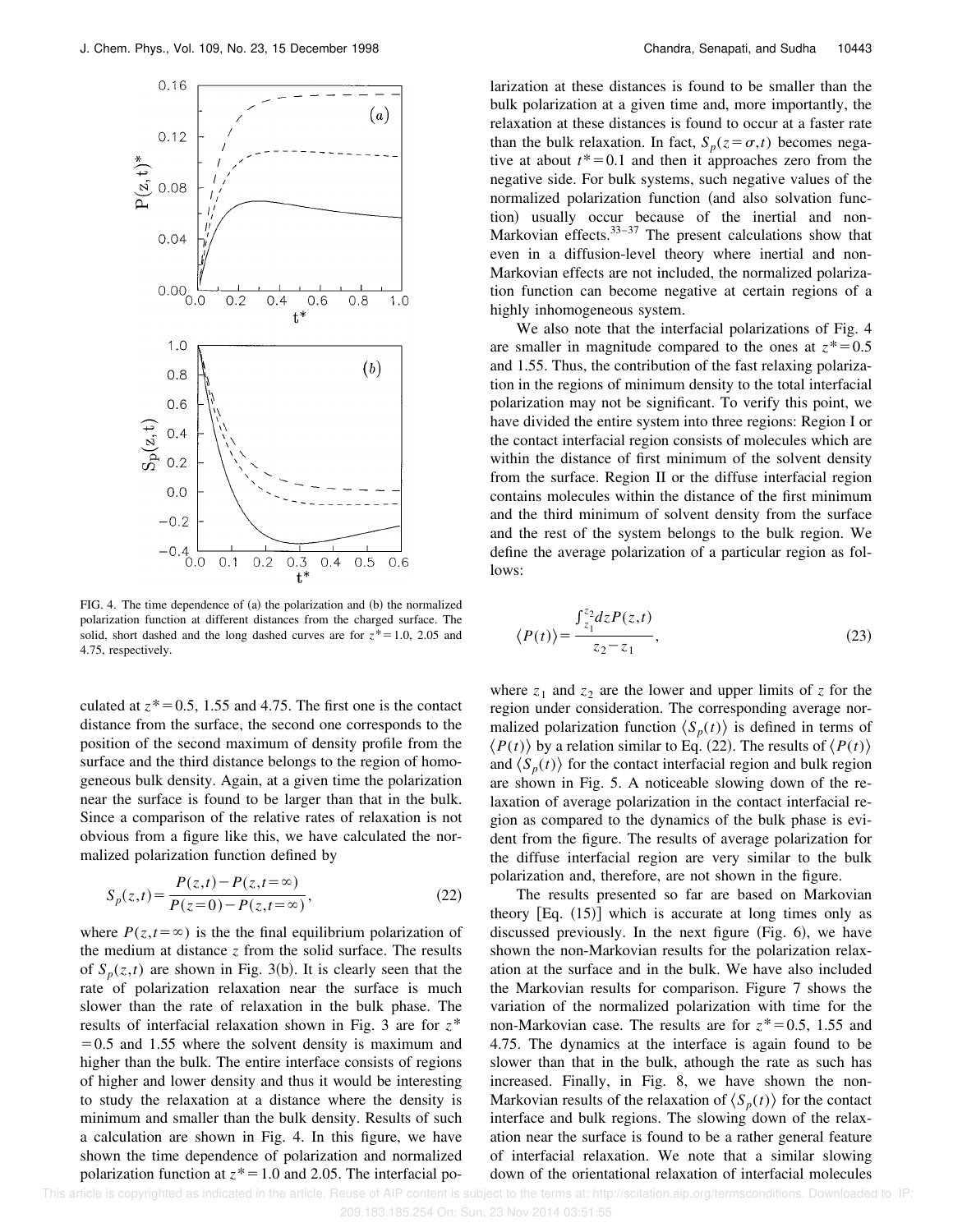

FIG. 5. The time dependence of  $(a)$  the average polarization and  $(b)$  the average normalized polarization function. The solid and dashed curves are for regions I (contact interface) and III (bulk), respectively.

has also been observed in recent molecular dynamics simulations of interfacial dipolar liquids.<sup>22,23</sup>

### **IV. SUMMARY AND CONCLUSIONS**

We summarize the main results of the present paper. We have investigated the dynamics of polarization relaxation at the solid–liquid interface by using equations of time depen-



FIG. 7. The time dependence of the normalized polarization function at different distances from the charged surface. The results are from the non-Markovian theory. The solid, short dashed and the long dashed curves are for  $z^*$  = 0.5, 1.55 and 4.75, respectively.

dent density functional theory. The main purpose was to explore the effects of inhomogeneity of the medium on the orientational relaxation of interfacial dipolar molecules. Both Markovian and non-Markovian equations of motion are considered for the relaxation of solvent polarization near a newly charged solid surface. The initial inhomogeneity of the medium is properly taken into account in the dynamical theory and it is calculated by using an accurate weighted density functional theory. The final dynamical equations are solved numerically in real space and explicit numerical results are obtained for the relaxation of solvent polarization at varying distances from the solid surface. The dynamics of interfacial relaxation is compared with that of the bulk. A slowing down of the relaxation dynamics is found for interfacial molecules. The rate of relaxation, however, changes nonmonotonically with the distance from the surface which can be attributed to the layering of solvent molecules in the interfacial region. We note that the effects of inhomogeneity of the medium on orientational relaxation of dipolar molecules are investigated here for the first time by using an analytical theory.



FIG. 6. The time dependence of the polarization at two different distances from the charged surface. The solid curves show the results of the non-Markovian theory  $[Eq. (19)]$ . The results of the Markovian theory  $[Eq. (15)]$ are shown by dashed curves for comparison. The upper curves are for *z*\*  $=0.5$  and the lower curves are for  $z^* = 4.75$ .



FIG. 8. The non-Markovian results for the time dependence of the average normalized polarization function. The solid and dashed curves are for regions I (contact interface) and III (bulk), respectively.

 This article is copyrighted as indicated in the article. Reuse of AIP content is subject to the terms at: http://scitation.aip.org/termsconditions. Downloaded to IP: 209.183.185.254 On: Sun, 23 Nov 2014 03:51:55